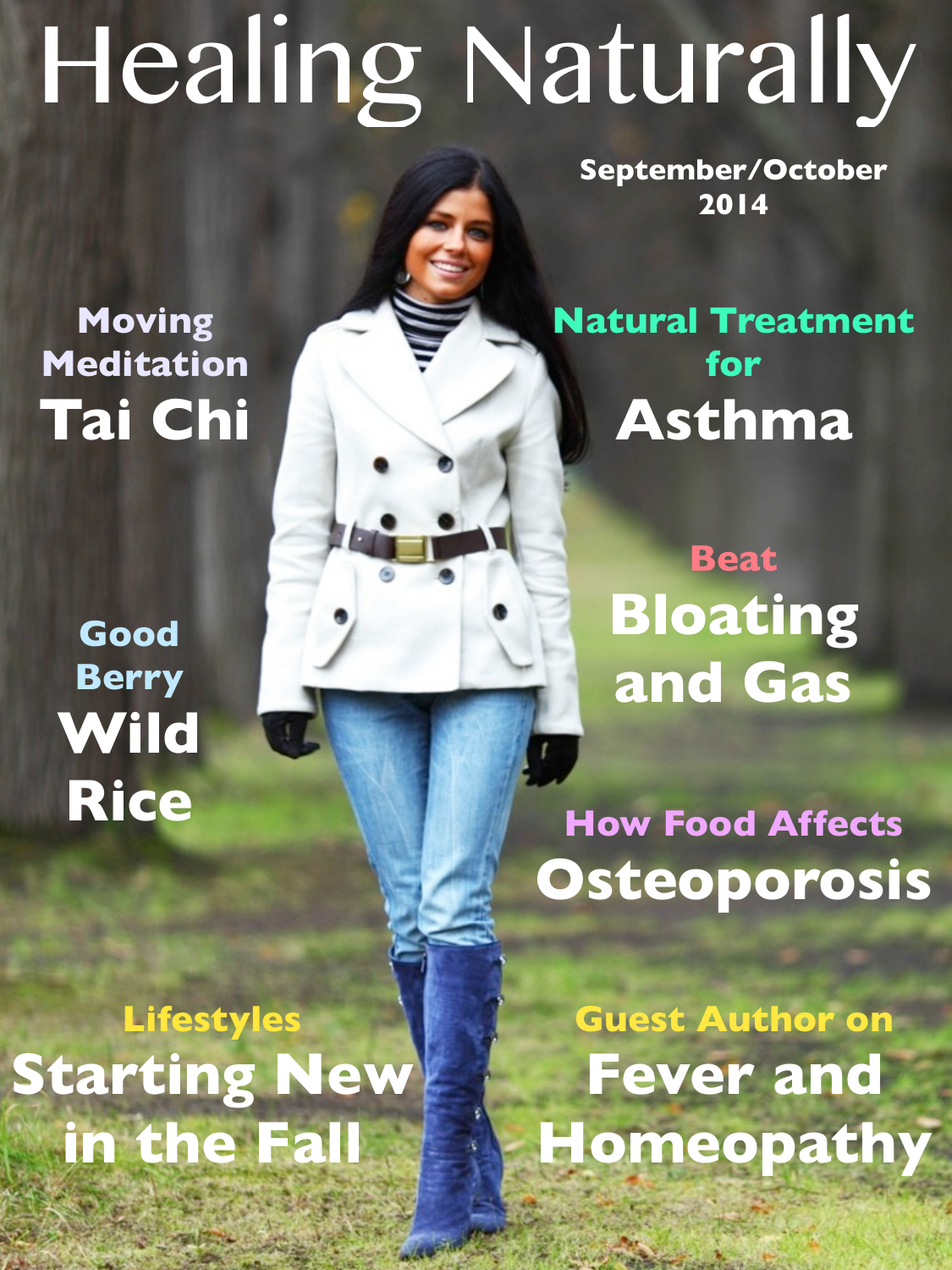## Healing Observations About HEALING NATURALLY MAGAZINE

HEALING NATURALLY MAGAZINE is dedicated to the understanding that we each have immune/healing capabilities that can help us heal from issues we experience not just physically, but in all areas of our life. The MAGAZINE addresses various common chronic illnesses and other issues we experience, and suggest natural actions we can take to become well. We invite you to consider the approaches suggested herein as perhaps more natural for you, even if they seem more "unconventional".

We know that in acute situations, there is still much use of the many artificial approaches of conventional health care because emergencies call for the quick use of whatever procedures and substances that will arrest the emergency. When the emergency has passed, and for any non-emergency healing needed, we can naturally return to wellness by using the natural procedures and substances that support returning to wellness. This is why more people every day are seeking information about natural approaches to healing.

HEALING NATURALLY MAGAZINE is dedicated to providing you that information and making the products, services and other sources of information such as courses, videos, books, and other Internet and non-Internet based products available to you that will accomplish exactly that...HEALING NATURALLY. We will provide information that you can use for specific healing issues; information that you can use immediately; information that has been demonstrated to help many other people experiencing what you are experiencing and information that has a research basis for the suggestions described.

We also recognize that healing goes beyond the absence of illness. So also look for articles, products and services that will continue to enhance all aspects of your life.

In September and October we're getting re-started in Fall. This issue of the MAGAZINE features a number of ways to benefit your health as you get that "new start." We also are starting a new "Guest Author" section of the MAGAZINE with an article on "Fever and Homeopathy." The table of contents provides more details.

To further clarify our purpose, WE STATE THIS DISCLAIMER. The information in HEALING NATURALLY MAGAZINE does not diagnose, prescribe for, cure, prevent, or treat disease. You are requested to consult the appropriate health care professional sanctioned by your government to diagnose any problem you have and prescribe the appropriate solution to your problem. Once you have this information, including options from a sanctioned source if you so desire, you are then in a position to choose your course of treatment from any source.

To further enhance this publication, we would like to hear from you about areas where you would like further information. You also might have information that you would like to add to HEALING NATURALLY MAGAZINE to let others know what works for you. We solicit any and all feedback that you would like to provide.

You can email us at healingnaturally2013@gmail.com. We look forward to hearing from you.

Enjoy this issue of HEALING NATURALLY MAGAZINE.

#### **David Cunningham Editor**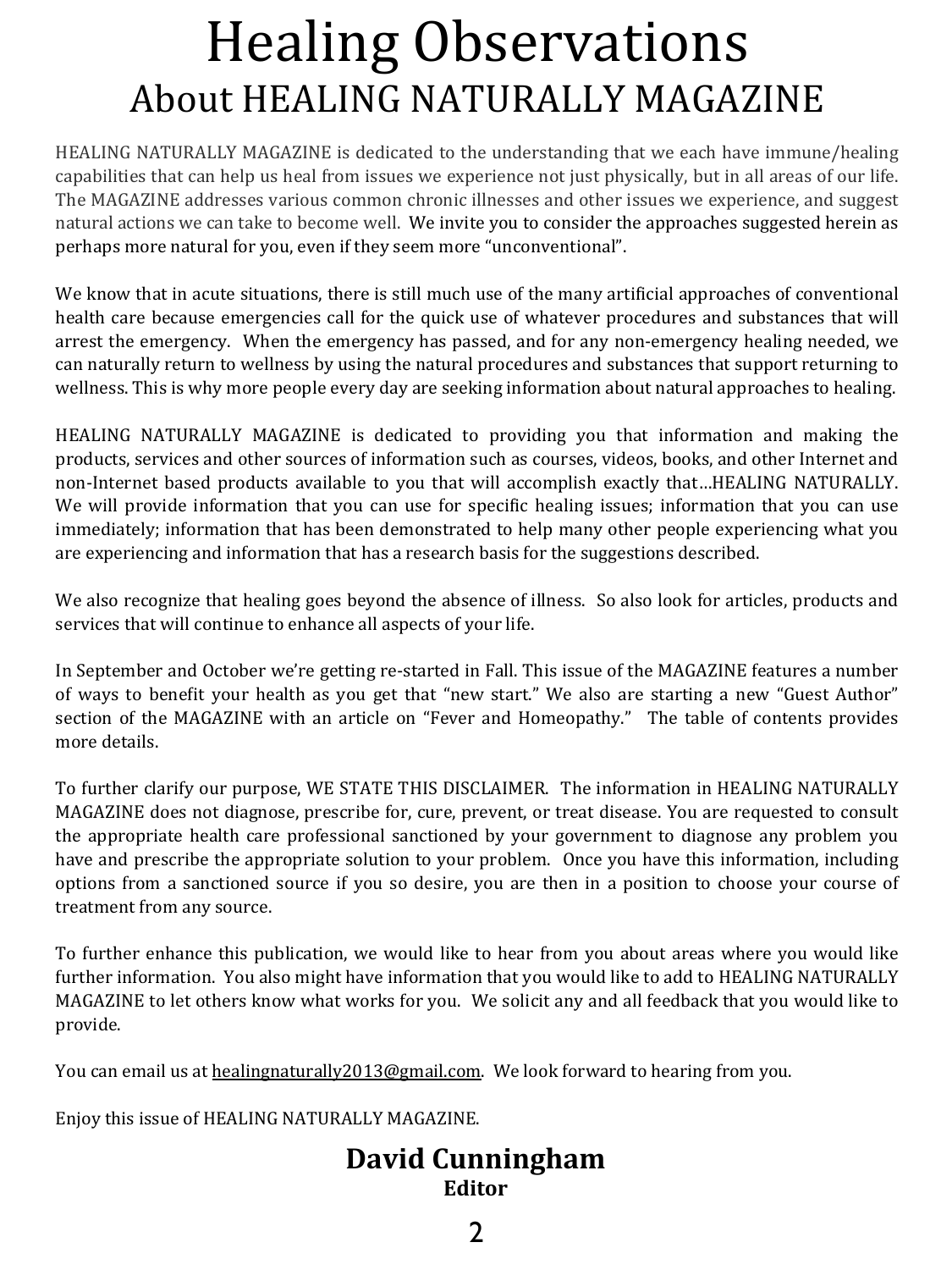## **CONTENTS**

## *FEATURES*

**Asthma Treatments**



| <b>Natural Asthma Treatments that Work</b> |  |
|--------------------------------------------|--|
|                                            |  |

**Fed up with Steroids and Asthma Inhalers?** Try the Benefits of Herbs as Natural **Treatment for Asthma** 

 *J. B. Bardot.................................................................***10**



| <b>Gas: Beat the Bloat</b> |
|----------------------------|
|----------------------------|

*Natalie Egan..................................................................***13**



#### **How Food Affects Osteoporosis**

*Joy Bauer........................................................................***16**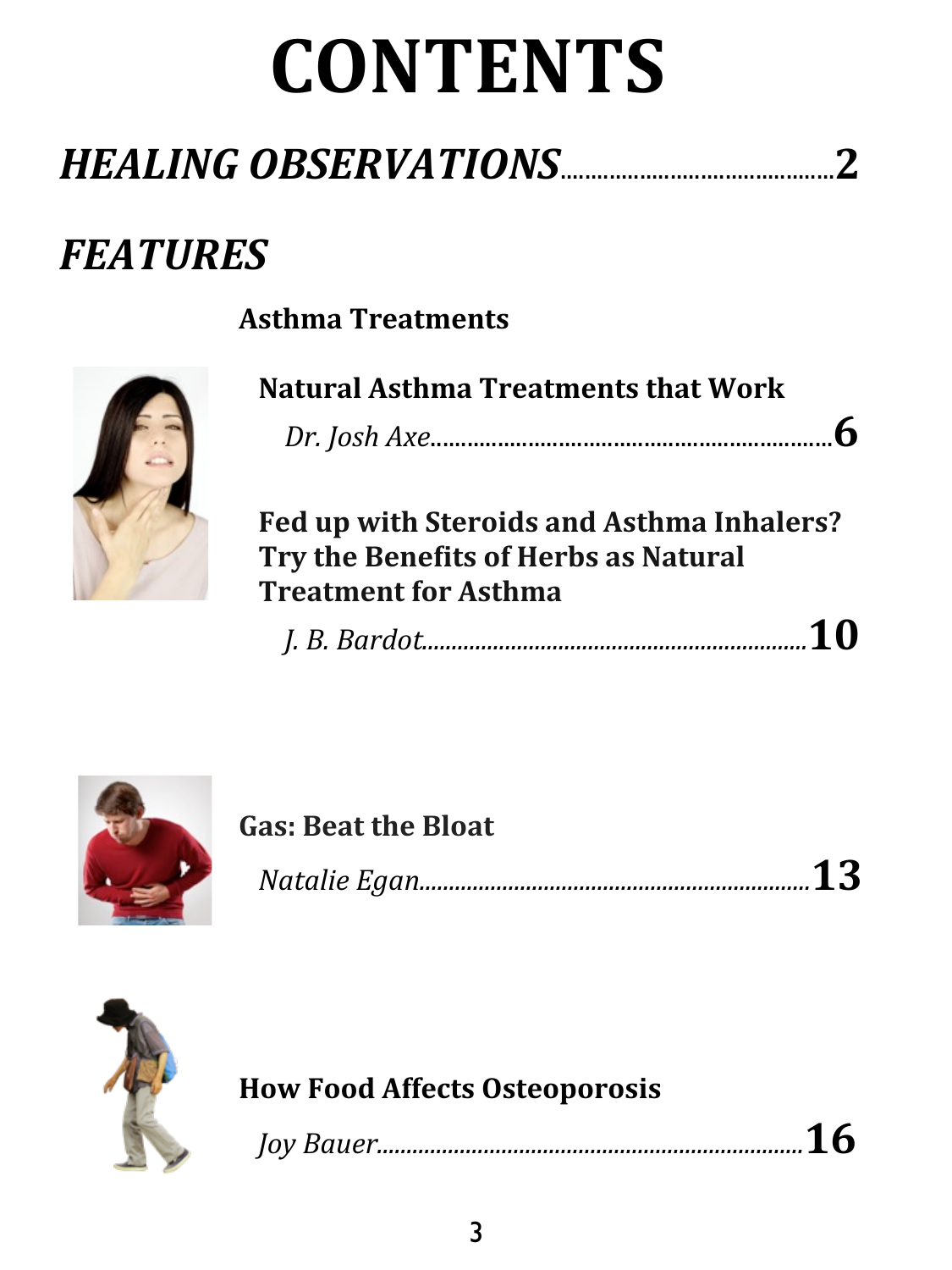

## **NEW** *- GUEST AUTHOR'S SECTION*



#### Homeopathy & Fever - Don't Put the Fire Out!

*Deborah Holcomb, DSHM***.**.......................................**22**

## *DEPARTMENTS*



**FOOD AS MEDICINE - HEALING NATURALLY IN THE KITCHEN** 

**Wild Rice - the "Good Berry" of Native Americans**

| $\sim$ $\sim$ $\sim$ |  |
|----------------------|--|
|----------------------|--|



| TOOLS FOR HEALING NATURALLY   |  |
|-------------------------------|--|
| Tai Chi - Moving Meditation33 |  |



| <b>HEALING LIFESTYLES</b> |
|---------------------------|
|---------------------------|

**Start New After Summer** 

 *David Cunningham*.......................................................**36**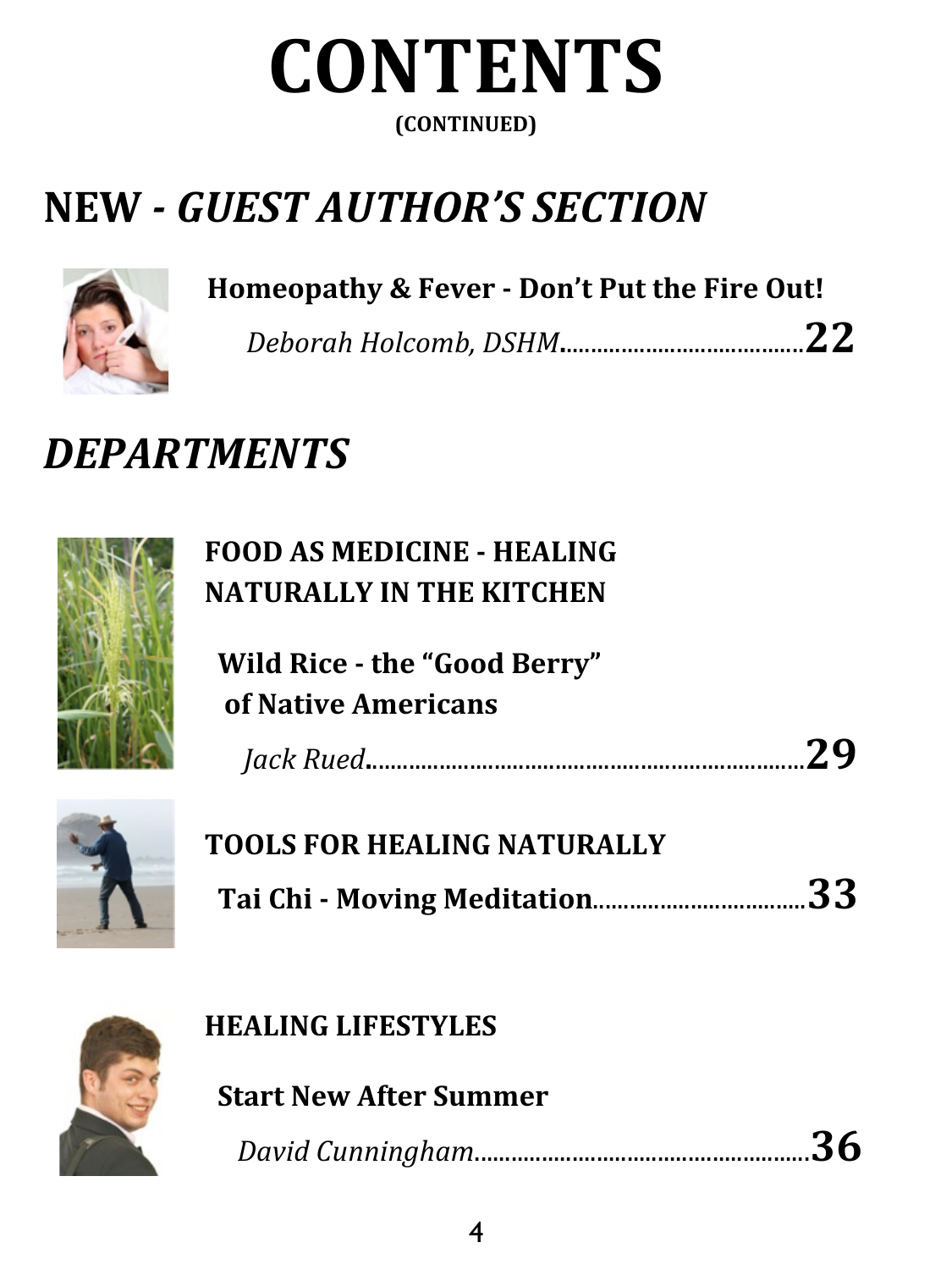## **IF YOU LIKE THIS MAGAZINE, WE WOULD REALLY APPRECIATE IT IF YOU WOULD PROVIDE US WITH A REVIEW AND A RATING IN APP STORE.**

### **IT WILL JUST TAKE A FEW SECONDS!**





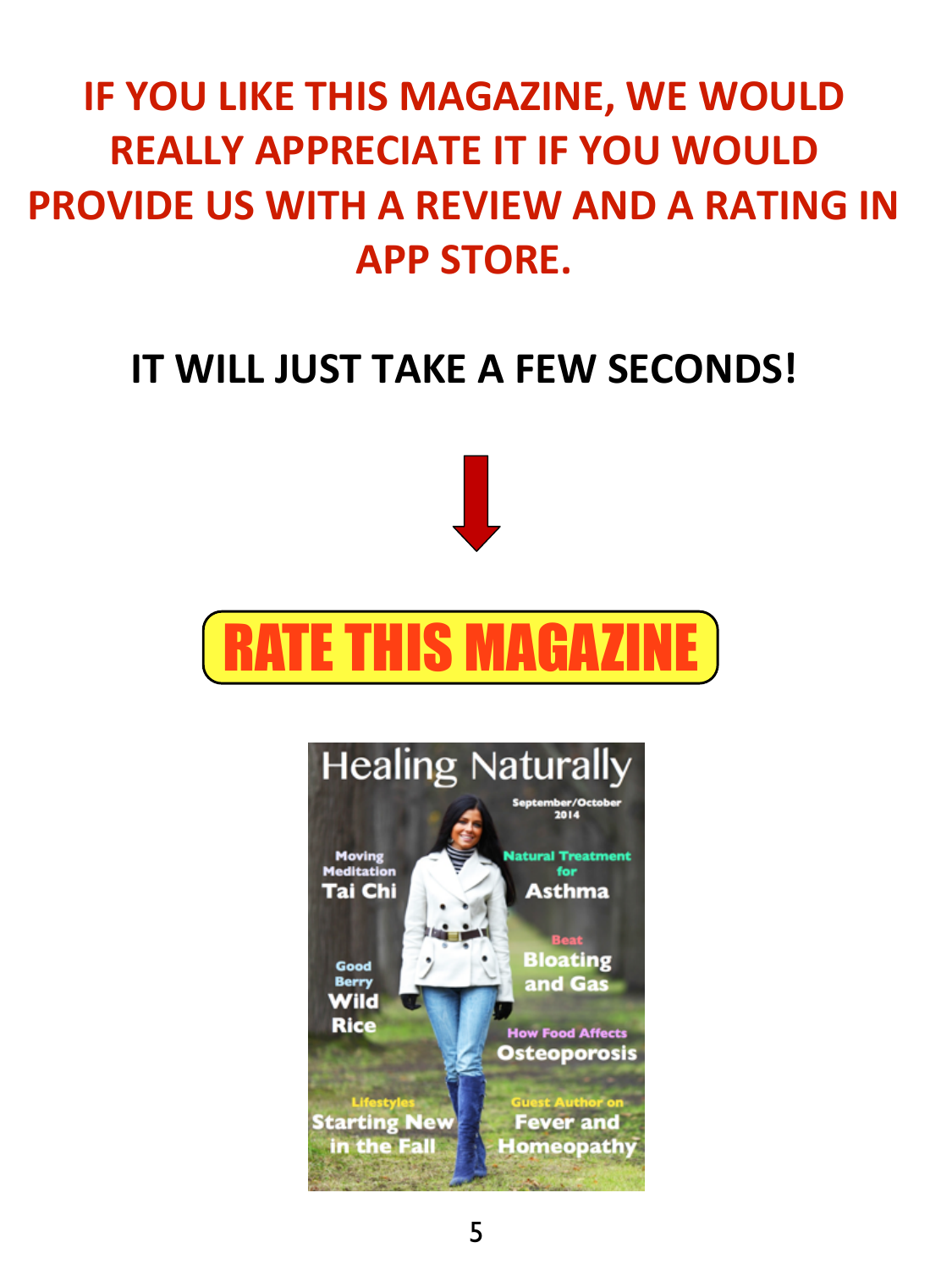## **Homeopathy & Fever**



#### Don't Put the FIRE OUT!

#### by Deborah Holcomb, DSHM

#### Lets begin with a simple question: When was the last time you had a cold with a fever?

Many people might say that they can't remember when their last cold or fever occurred. Others may say they are always fighting something. In either case these are extremes and can indicate a confused, weak or compromised auto-immune system. The results are indicative of one of two things. A small percentage of individuals may have such a strong immune system that the body has not recognized a virus for a while, or in other and more often cases the body is working on issues which are deeper than the common cold or flu. Your body's first defense is it's auto-immune system and it is actually important for this system to engage with a fever once or twice a year to continue building a strong autoimmunity.

We have become a global community with heightened stressors resulting in greater bouts of anxiety, sleeplessness, allergies, digestive disorders and obscure (but now quite common) auto-immune disorders. Many things have contributed to this change including the quality of our foods (soils), water, toxicity, air pollution and excessive latex exposure.

When a change of seasons is upon us, with sometimes tremendous shifts in temperature and weather, we must adapt to these environmental changes. Most of us begin to prepare for the chance that we may face a cold in these times of tremendous change. We are impacted with numerous commercials and advertisements that promise relief of our discomforts and the elimination of a fever. But have you ever stopped to ask what is really happening when you catch a cold and why it is important for your health?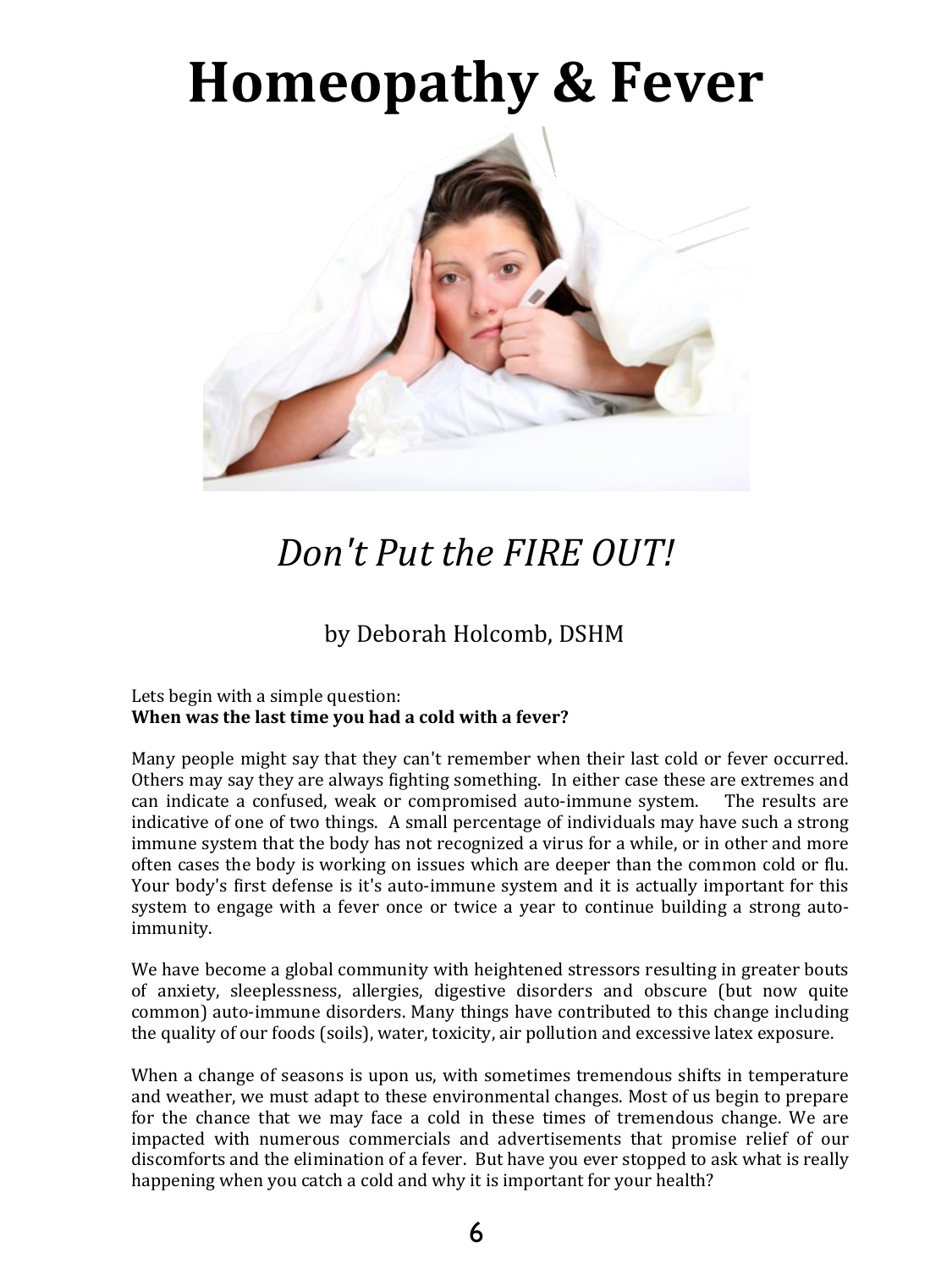Encountering bacteria and viruses are a symbiotic part of the human condition with regard to strengthening the immune response. When taking a cold relief medicine it may temporarily improve your symptoms but what is it really doing to your immune system? A healthy individual encounters one or two colds throughout a year and if managed properly uses this opportunity to improve their auto immune responses.

#### When you do get a cold with a fever how do you and your body respond to it?

In a normal healthy human being the natural auto-immune system creates antibodies to fight these colds and viruses as the body works to heal itself. These auto-immune protocols within the body, if given an opportunity, further to strengthen the immune response when facing similar colds and flu's in the future.

A healthy immune system actually welcomes opportunities to continue building itself and its arsenal of antibodies at the rate of one or two colds a year. Commonly we recognize symptoms such as fever, runny nose, cough, sneezing, headaches, chills, congestion, sore throats, and inflammation as signs of the common cold or flu. The next question is what can you do when you are faced with the common cold?

Continued interruptions to our natural ability to find balance can cause confusion to the build in the auto-responses of the body over time. Add to this the additional myriad of side effects associated with suppressive drugs and the playing field for our immune system certainly becomes muddy indeed.

Once a cold has presented with a fever, the body has fully engaged in its auto-immune response by making antibodies to effectively control the infection of the cold or flu. Vaccinations can result in a fever in similar response.

In the United States we are highly impacted with over stimulation including media and technology, over worked with the stresses of career expectations and family obligations, under rested thinking the elimination of rejuvenating sleep is the only room in many schedules controllable, and easily mislead nutrition by the misguided notions that processed and fast foods are acceptable substitutes for good nutrition. These factors have greatly contributed to a cycle, which has largely impacted overall health in the past 65 years. As a result of this intense way of life there has been a massive psychological filter, magnifying a need for immediate gratification in just about every sector of living. This of course impacts our health.

#### **What is the first thing you do when you contract a fever with a cold or flu?**

Is it any wonder that we want immediate relief with little or no concern to what is the root cause of our ailments? The discomfort gets in the way of our agendas, our lives, our schedules. We don't have time for pain, disruptive digestive issues or insomnia (only to name a few).

As we'll explain later, Homeopathy has a considerably different approach than that of conventional medicine, instead of the focus being immediate relief of the acute symptoms through the means of suppression. Simple examples of this conventional approach are the use of painkillers and fever reducers.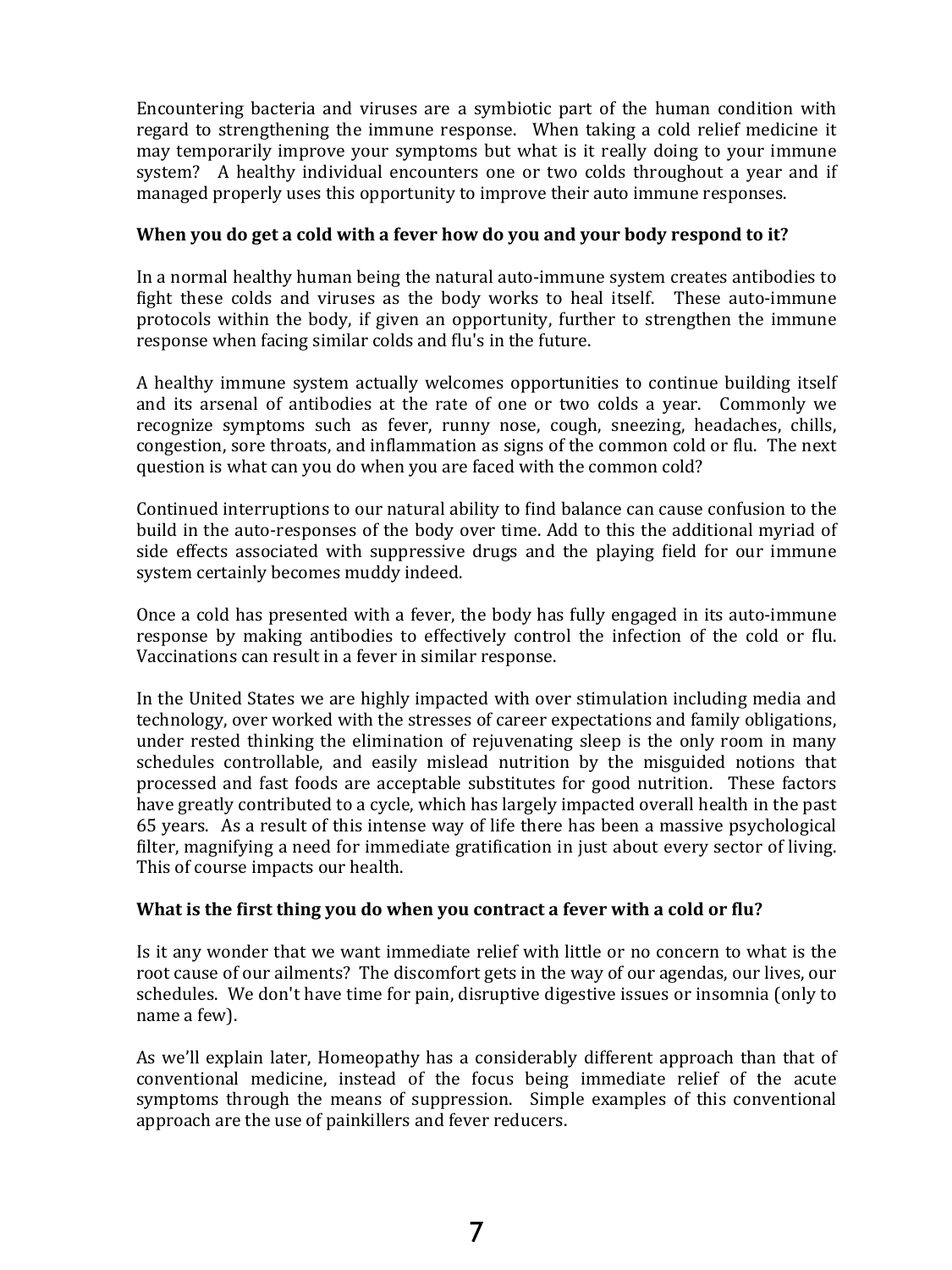Painkillers used for a headache work to relieve the presence of pain by blocking those neural receptors that are the body's way of indicating a disturbance, which needs to be addressed. This approach does nothing to support the healing process with regard to the root cause of the pain. Exploration into why the pain is present helps to determine why and gives an opportunity for the imbalance to be addressed. Is the pain due to inadequate diet, hydration, environmental exposures, stress, issues with eyesight, or a deeper and more threatening issue? The ability to simply block the pain can actually make matters worse as it can mask the root of your body's call to help with something that is out of balance.

Over the counter fever reducers work in a similar fashion as pain inhibitors, in that where there is an interruption in the natural functioning of the body's auto immune response. 

So some questions you may now want to begin to ask yourself include:

- Where in my system am I most vulnerable or how does a cold normally effect me?
- Is there a pattern to a season or are there triggers that seem to lead me to becoming ill?
- What makes me feel better or worse during an illness?
- How long does it take for me to feel better and to completely rid myself of a cold?
- How suddenly did the fever/cold arrive?
- How are the other symptoms presenting? i.e.: what kind of sore throat, what does the pain feel like, what and how is the congestion appearing, is there a headache and where on the head?

This is a more comprehensive look at deeply understanding the process of the onset of your cold or flu. This is the beginning of the approach taken in Homeopathy.

Homeopathy itself is built on the premise that 'like cures like' by matching a 'similar' remedy portrait to the full spectrum of an individual's symptom picture. It supports the body's own means of strengthening itself through a single 'minimum dose' of a correctly selected remedy. In addition, the remedies are highly diluted to where they are easily used with conventional medicines without any counteractions.

This is also why homeopathy requires a thorough inquiry into the broader expression of an individual's symptoms including multiple sectors of their lives, not just the main complaint. Career, environment, relationships, diet, stress, sleep, nutrition, hydration, exercise and libido are all important facets to determining the remedy best suited as a 'similar' frequency.

Samuel Hahnemann the father of Homeopathy noted in his publication; Organon of the Medical Art, Aphorism #38; how scarlet fever will suspend cowpox. "... on the eight day cowpox becomes interrupted by the beginning case of scarlet fever. During the body's focus on the scarlet fever the red areola of the cowpox disappeared until the scarlet fever was over, whereupon the cowpox immediately resumed its course and went on to its regular termination." There are cases where measles and small pox also relate to each other in similar ways.

Homeopathy acknowledges that each human being is unique and although as a group we can face epidemics, it is as an individual that we face these disturbances with disease on our own individual terms. Even twins that are born identical are anything but identical. They can have different areas of weakness or predispositions causing allergies in one and not the other.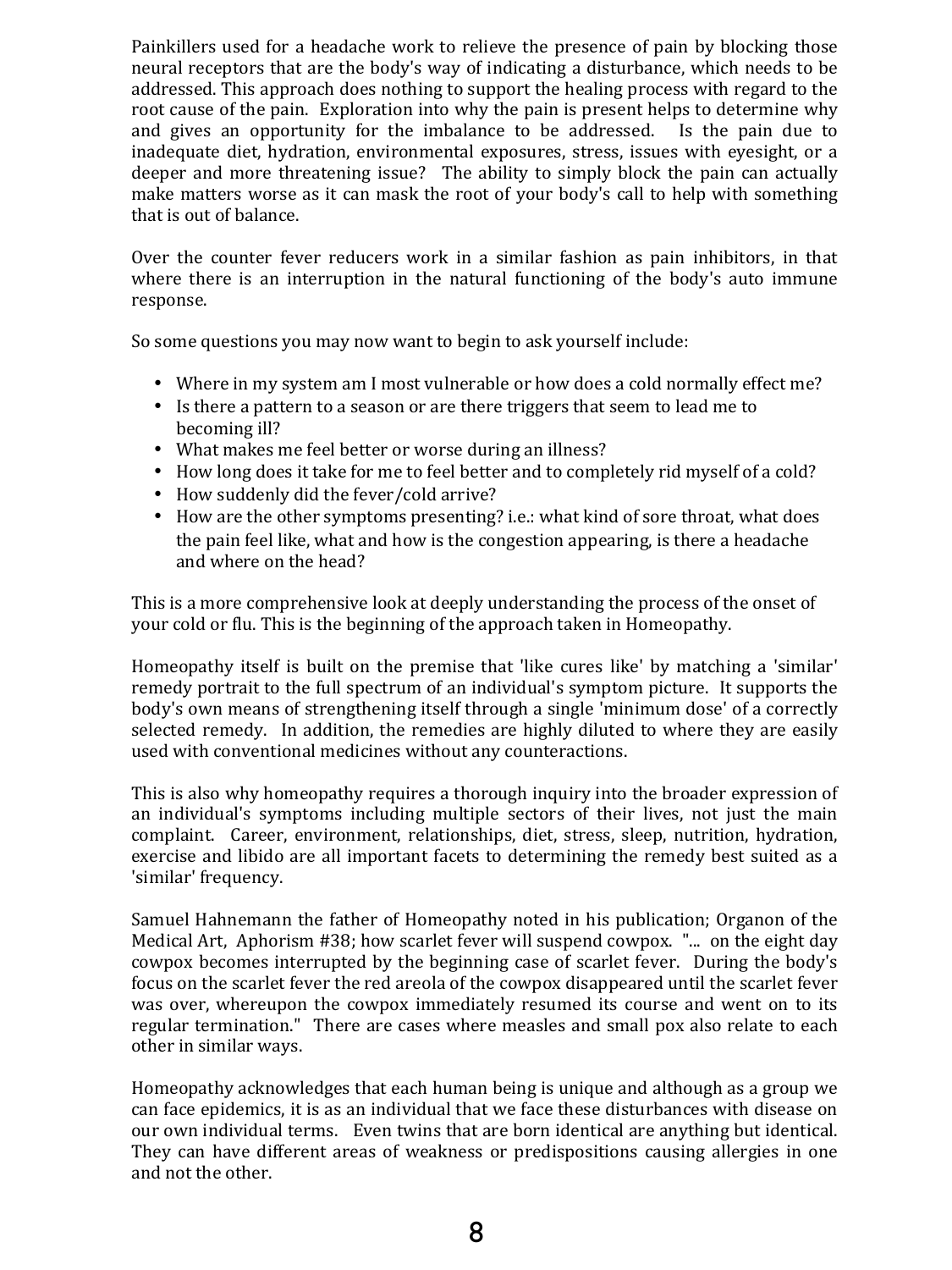As life progresses this becomes even more evidently pronounced. With the perspective of 'like cures like' Homeopathy works to allow the body to heal itself with the use of carefully selected remedies that in their crude substance, give 'SIMILAR' symptoms to what the individual is exhibiting.

In the case of a headache, Homeopathy finds importance in the location of the pain as well as a clear description of the pain itself, when it occurs, and what modalities make it better or worse. For example what impact does heat, cold, light, sound or movement have on the headache. Once a clear understanding of this description is taken, a remedy that produces similar headaches, when taken as its crude substance, can be used as a remedy for that particular ailment. The body moves into the frequency of the remedy and begins to drop the distracting physical symptoms which further allows the body to focus in response to the root cause of the headache. As the healing progresses the remedy wanes and will no longer be needed.

Attending to fevers is addressed in a similar way. Using the body's natural means of defense, it acknowledges that a chain of events is occurring with a building of antibodies and white blood cell defenders.

There are 292 remedies associated with general fever symptoms, so identifying the correct one means looking more closely to the overall symptom picture as well as the nature of the presenting fever. For example: Some have chills without perspiration, others are hot with perfuse sweating. Some have appetites and others are without thirst. 

A correctly matching Homeopathic remedy determines the results of its effectiveness. Here are a few common Homeopathic remedies used for fevers where the symptom pictures match well:

Aconite: Useful in early stages of colds, fevers and inflammations. Complaints come on suddenly, with cause possibly from cold / dry winds, shock or fright.

Belladonna: High fevers that come on rapid, delirium, bright red flushed face often right side more than left, head hot, hands and feet cold, dilated pupils and can have intense headache.

**Bryonia:** Dryness of all mucus membranes, great thirst for large amounts of water, must lay absolutely still, worse slightest movement. Better firm pressure.

**Chamomilla**: Over sensitivity, pains intolerable or appear out of proportion to the illness. In children one cheek may be red.

**Gelsemium:** Shivering up and down spine, trembling, aching muscles with heaviness of the head and eyes, but with mental alertness.

**Phosphorus:** The main indicator for this remedy is the presence of a cheerful mood with thirst for cold drinks.

**Pulsatilla:** Ear infections, very changeable symptoms, moody, tearful and crave company. Children will be clingy and whine. Thirst-less, and much worse in a stuffy room - and although ill, are much improved in fresh air. Discharges are thick, bland, yellow-green. May be brought on by chilled feet or getting wet.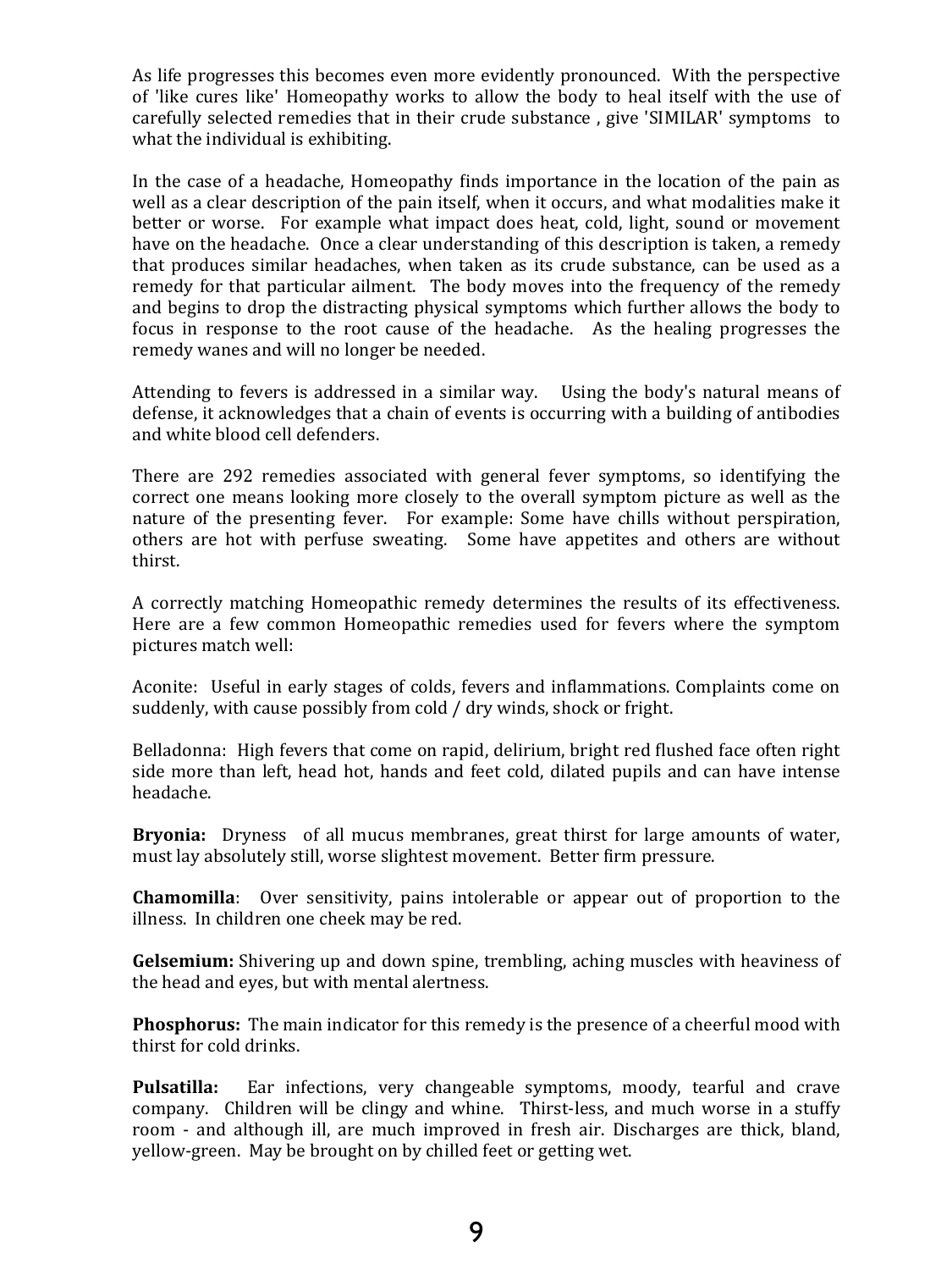A simple way of experiencing the body in its ability to re-balance itself is the natural way it regulates normal healthy individual temperature. Have you ever noticed how when taking a very hot bath your body will become somewhat chilled soon after getting out of the heat of the tub? This is a natural movement of the body to stabilize itself by moving to cool itself when it is overheated. We begin early in life unintentionally interrupting these natural responses including through the overuse of fever reducing drugs.

Another example of how we unknowingly interfere with our body's natural ability to heal is how we react to burning ourselves while in a kitchen. Most chefs know that when encountering a burn from cooking it is recommended to place the burn in very warm water immediately.

This is against what we are taught as children. Our mother's often ran for ice and cold water. 

When a burn occurs on the surface of the skin the body immediately engages in a cascade of miraculous responses to cool and heal the affected area. The nervous system remarkably sets in motion everything that is necessary. However, when we immediately cool the burned area, the body halts its movement to heal. It is interrupted and slows down or stops the auto-response. This can often result in blisters and delayed healing.

If the opposite is done and the surface burn is introduced to very warm water  $-$  it accelerates the healing response that is already naturally occurring. This oftentimes results in a quick return of healthy surface skin with little indication of the burns original existence.

Did you know the human body with its individual susceptibility will normally focus on one infection/condition at a time, starting with the most invasive? This translates into how the immune system engages to protect us. The body also resonates with a single frequency throughout itself or in other words your nose resonates at the same frequency as your big toe.

The body will not recognize a disease it may become exposed to if it is already focused on another disease / condition which is more threatening to the body. Additionally, if there are two diseases of similar strength, one can interrupt that of the other.

There are some exceptions in cases where the vital force of an individual is so compromised that it no longer has the ability to rebound on its own and in these cases the symptoms of multiple diseases may be present. Layered contributions of multiple autoimmune dysfunctions can be reflective of this as well.

The body therefore although exposed to many different viruses, bacteria, fungus and microorganisms; systematically determines what is most threatening to its survival based on its susceptibility. It then concentrates its energy to isolate and eliminate this most threatening imbalance. Our individual susceptibility is what allows us to actively invite or engage with any of these micro relationships to become a more aggressive expression, as with a cold or flu.

A fever is an outward sign that your body is fighting an invasion. Each fever is different and needs to be taken seriously. If there are no signs of a cold but a fever and pain are present anywhere in or on the body, it is important to seek out your medical doctor immediately. A serious infection could be brewing requiring immediate medical care.